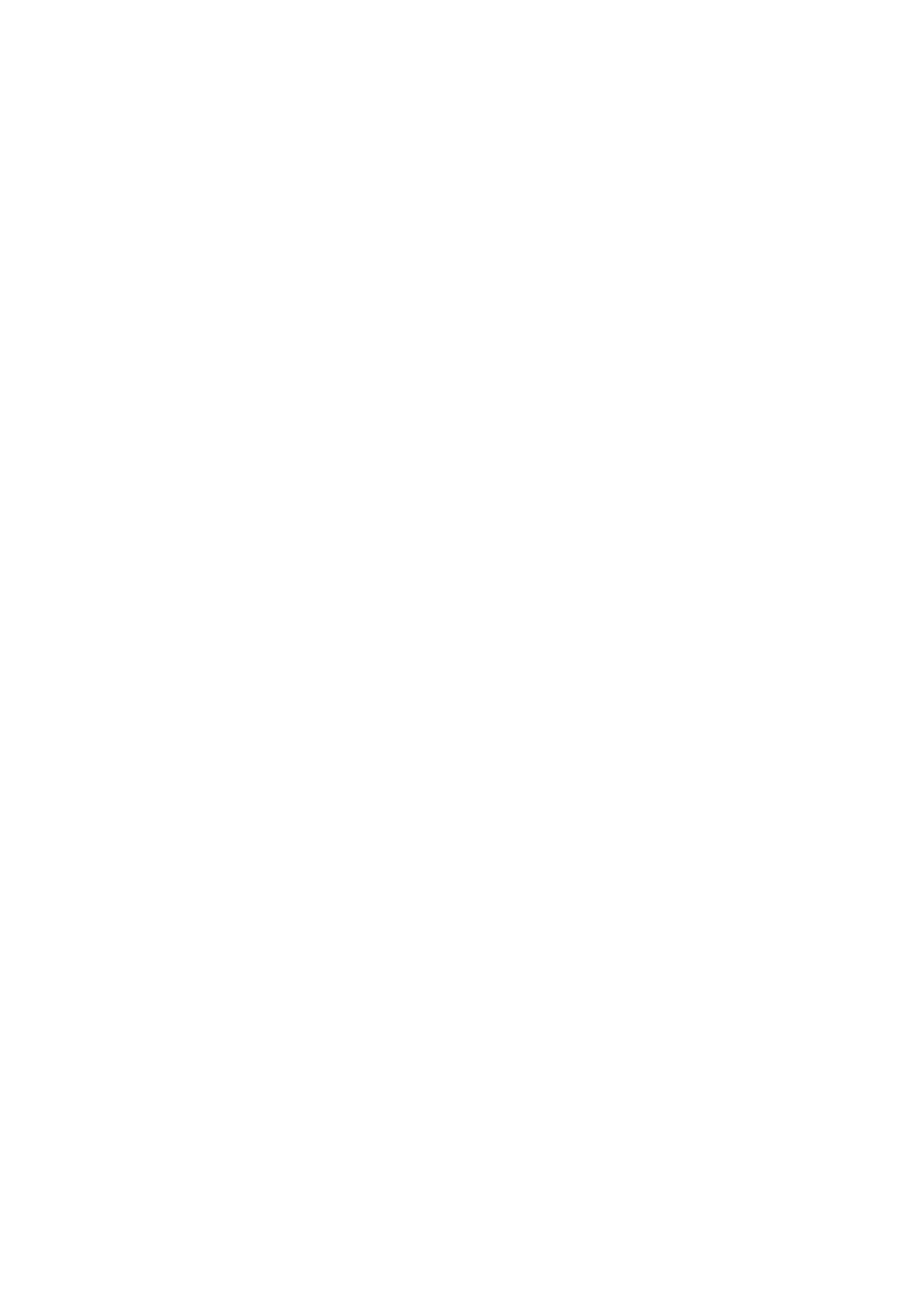

**Queensland** 

# **Valuers Registration Regulation 2013**

### **Contents**

|            |                                                               | Page           |
|------------|---------------------------------------------------------------|----------------|
| Part 1     | Preliminary                                                   |                |
| 1.         |                                                               | 3              |
| Part 2     | Code of professional conduct                                  |                |
| 2          |                                                               | 3              |
| Part 3     | Prescribed institutes and continuing professional development |                |
| 3          | Prescribed institutes—Act, ss 30 and 36B                      | 5              |
| 4          |                                                               | 5              |
| 5          |                                                               | 6              |
| Part 4     | <b>Fees</b>                                                   |                |
| 6          |                                                               | 7              |
| Part 5     | Repeal                                                        |                |
| 7          |                                                               | $\overline{7}$ |
| Schedule 1 | Code of professional conduct                                  | 8              |
| Part 1     | Duty to client                                                |                |
| 1          |                                                               | 8              |
| 2          |                                                               | 8              |
| 3          |                                                               | 8              |
| 4          | Certificate of registration                                   | 9              |
| Part 2     | <b>Professional responsibility</b>                            |                |
| 5          | No predetermined result of valuation                          | 9              |
| 6          |                                                               | 9              |
| 7          |                                                               | 10             |
| 8          |                                                               | 10             |
| 9          | Statements about another valuer or the profession             | 10             |
| Part 3     | <b>Professional fees</b>                                      |                |
| 10         |                                                               | 11             |
| 11         |                                                               | 11             |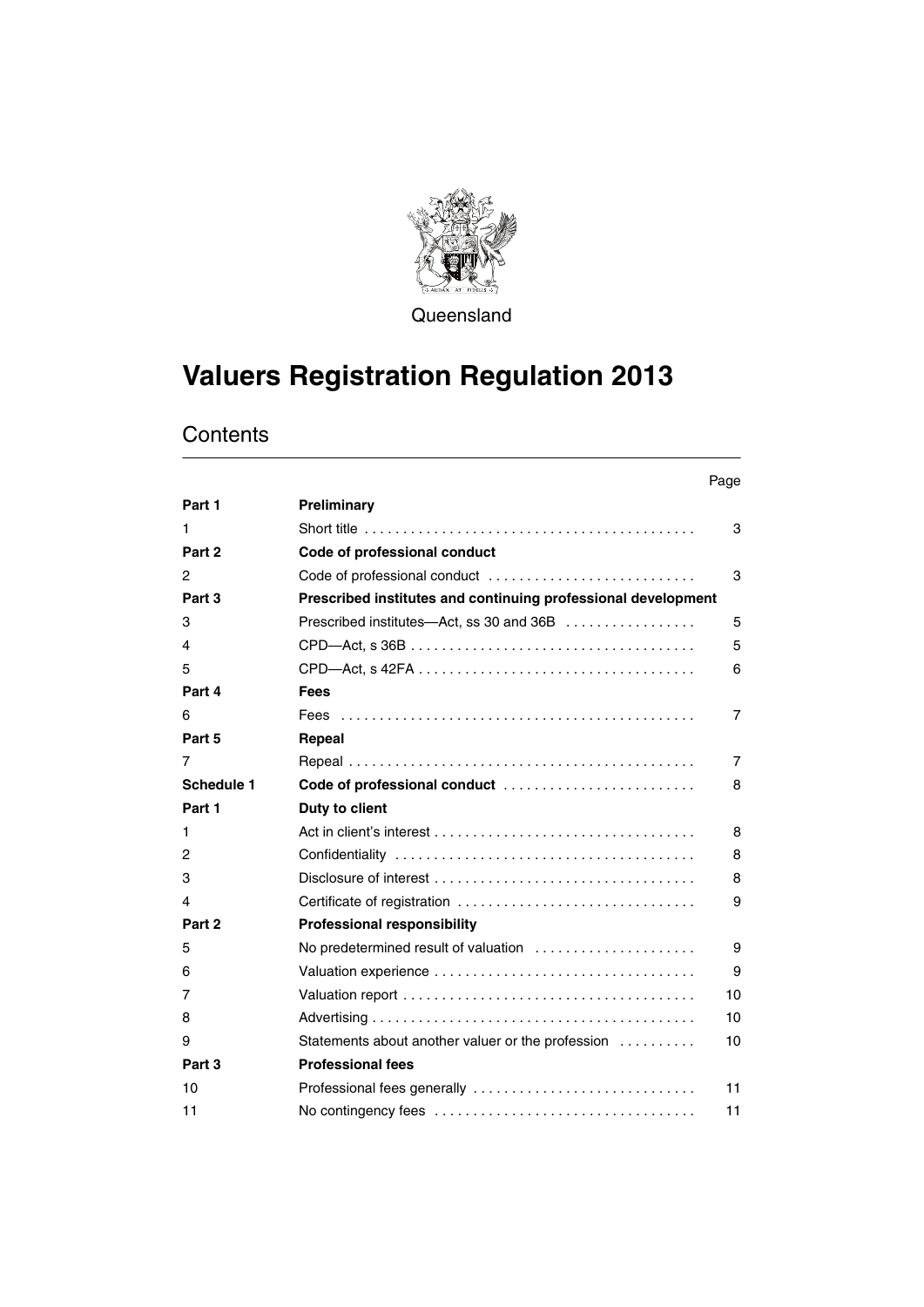Valuers Registration Regulation 2013

#### Contents

| <b>Schedule 2</b> | 663 |  |
|-------------------|-----|--|
|                   |     |  |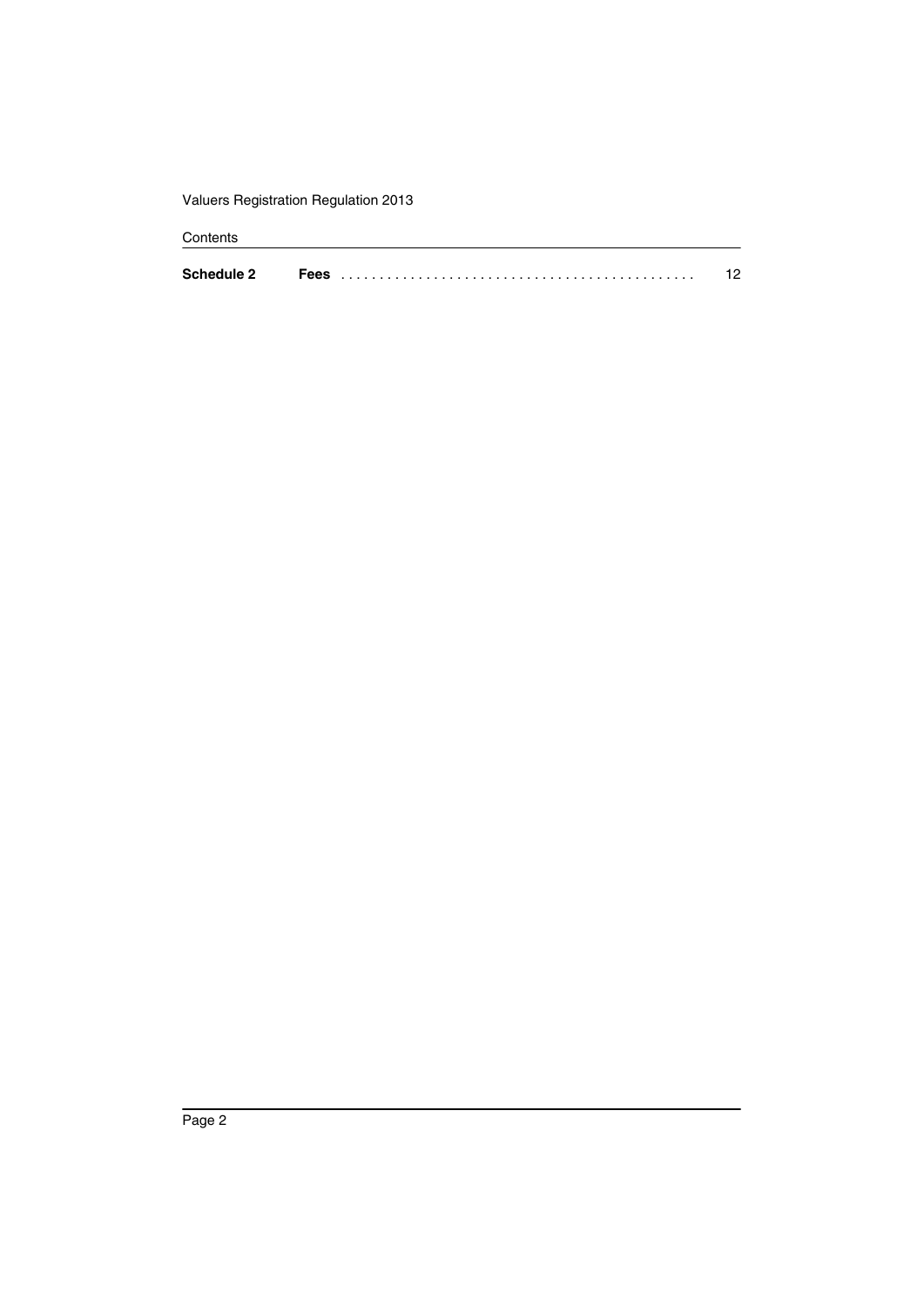# **Valuers Registration Regulation 2013**

# <span id="page-4-0"></span>**Part 1** Preliminary

### <span id="page-4-2"></span>**1 Short title**

<span id="page-4-5"></span><span id="page-4-3"></span><span id="page-4-1"></span>This regulation may be cited as the *Valuers Registration Regulation 2013*.

# <span id="page-4-4"></span>**Part 2 Code of professional conduct**

### <span id="page-4-6"></span>**2 Code of professional conduct**

- <span id="page-4-7"></span>(1) For section 66(2) of the Act, the code of professional conduct consists of the provisions of schedule 1 together with—
	- (a) if the board approves a document for inclusion in the code (the *approved document*)—the approved document; or
	- (b) otherwise—the API code.
- (2) To the extent of any inconsistency between a provision of schedule 1 and a document mentioned in subsection (1), the provision of schedule 1 prevails.
- (3) If subsection  $(1)(a)$  applies, the board must—
	- (a) publish the approved document on the board's website; and

*Editor's note—*

The board's website is at <www.vrbqld.com.au>.

(b) keep copies of the approved document available for inspection at the board's office by members of the public during business hours; and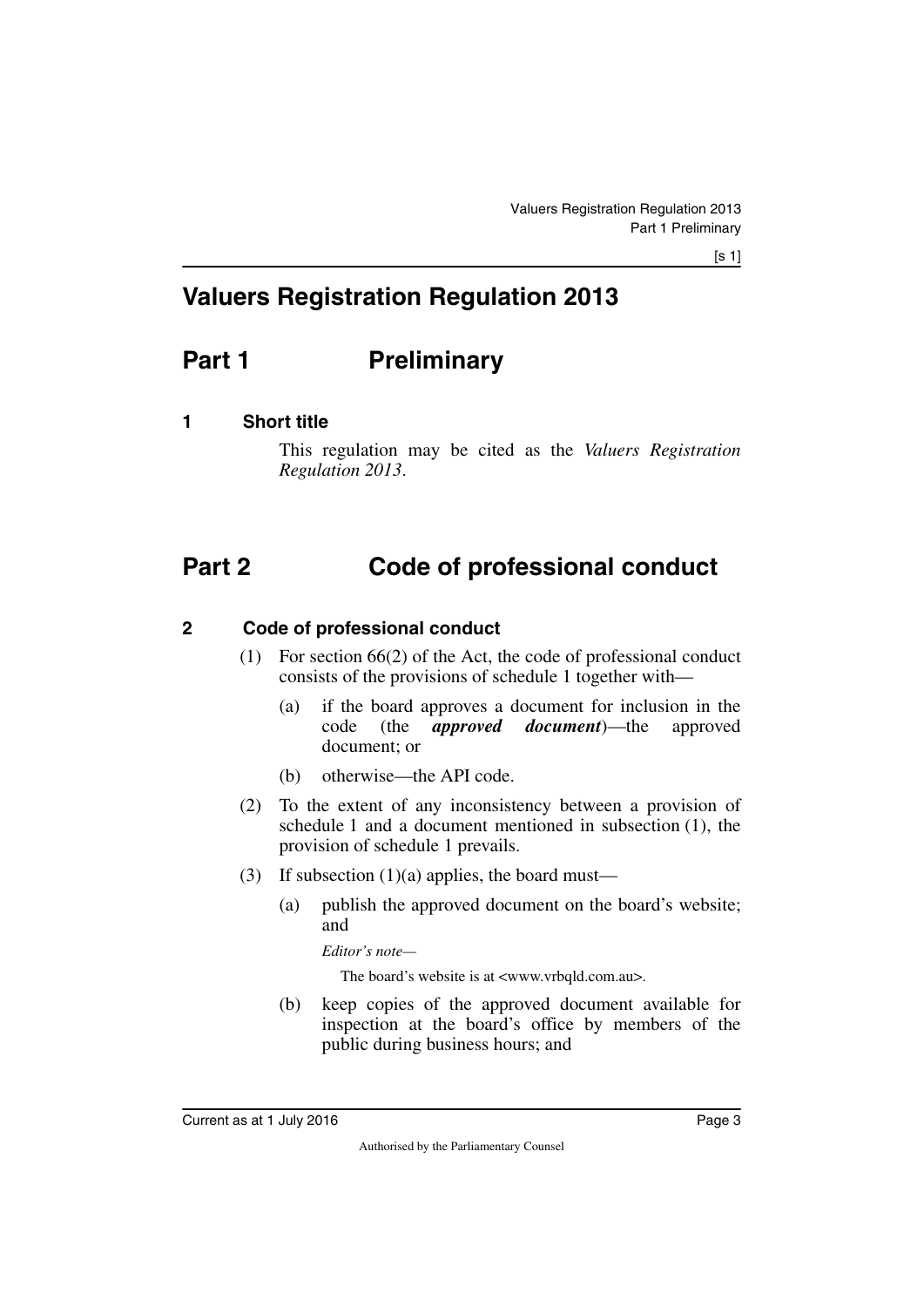#### [s 2]

*Editor's note—*

The board's office is located at Level 2, The Mansions, 40 George Street, Brisbane.

- (c) give registered valuers written notice of the approval of the document, or any amendment of it, and the day it takes effect.
- (4) The day stated in the notice must be at least 30 days after the board gives registered valuers notice of the approval or amendment.
- (5) The approved document, or any amendment of it, takes effect as part of the code of professional conduct from the day stated in the notice.
- (6) In this section—

*API code* means the API Code of Professional Conduct—

- (a) contained within section 2 of the document called 'ANZ Valuation and Property Standards', published jointly by the Australian Property Institute and the Property Institute of New Zealand; and
- (b) with an effective date of 1 August 2011.

*Editor's notes—*

- 1 The API Code is available on the Australian Property Institute's website at <www.api.org.au>.
- 2 A copy of the document called 'ANZ Valuation and Property Standards' may be purchased from the Australian Property Institute at level 2, 131 Leichhardt Street, Spring Hill.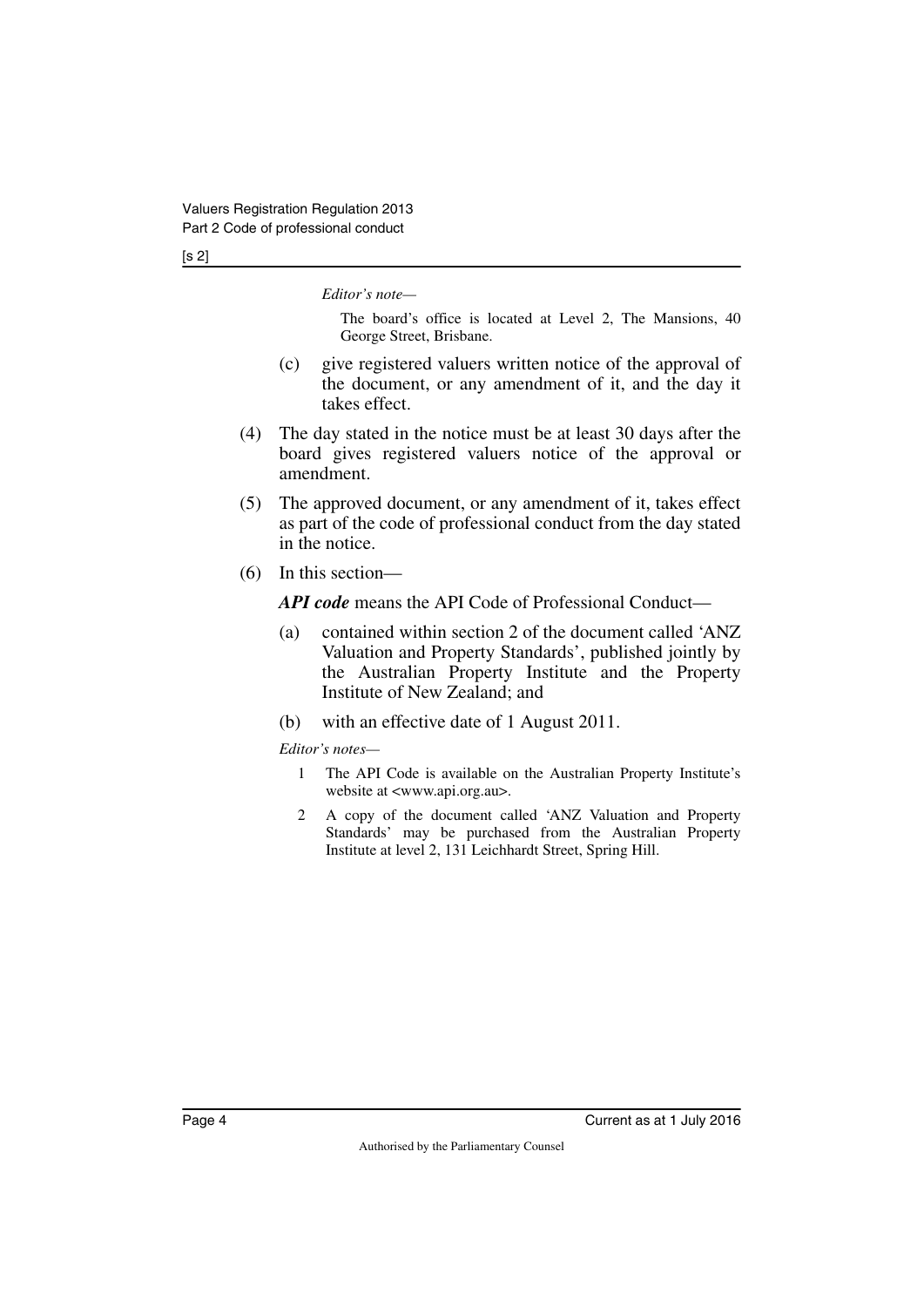$[s 3]$ 

# <span id="page-6-1"></span><span id="page-6-0"></span>**Part 3 Prescribed institutes and continuing professional development**

### <span id="page-6-2"></span>**3 Prescribed institutes—Act, ss 30 and 36B**

<span id="page-6-3"></span>For sections 30(b)(i) and 36B(1)(b) and (c) of the Act, each of the following entities is a prescribed institute—

- (a) the Australian Property Institute;
- (b) the Property Institute of New Zealand;
- (c) the Royal Institution of Chartered Surveyors;
- (d) the Singapore Institute of Surveyors and Valuers.

### <span id="page-6-4"></span>**4 CPD—Act, s 36B**

- <span id="page-6-5"></span>(1) For section  $36B(1)(a)$  of the Act, CPD is—
	- (a) if a registered valuer gives the board the exemption information—nothing; or
	- (b) otherwise—at least 10 hours spent on 1 or more of the following types of activities the board considers suitable—
		- (i) attending seminars, conferences, workshops, field days or addresses about property matters, conducted by professional organisations, industry bodies or employers;
		- (ii) preparing and presenting papers about property matters;
		- (iii) writing and circulating or publishing articles about property matters;
		- (v) undertaking formal education about property matters;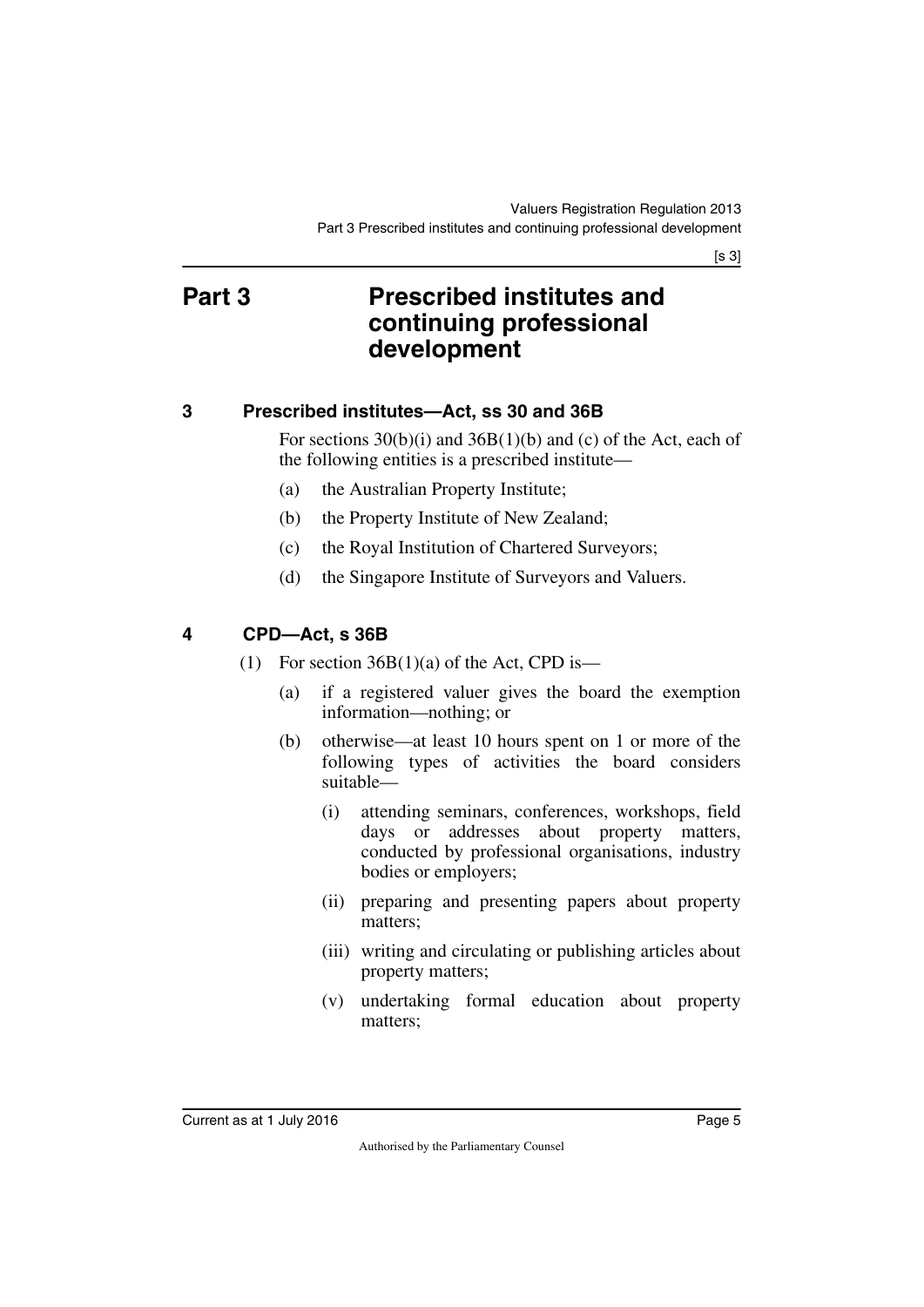$[s 5]$ 

- (vi) undertaking informal education about property matters by perusing appropriate journals or similar documents.
- (2) However, a registered valuer must undertake the CPD mentioned in subsection (1)(b) at least every second year.
- (3) The board must, before 1 May in each year, give each registered valuer written notice of the type of CPD the board considers suitable for the renewal of the valuer's registration for the financial year beginning on 1 July of the following year.
- (4) In this section—

*exemption information* means both of the following—

- (a) at least 2 valuation reports completed during the previous 12 months;
- (b) reasons for not undertaking CPD in those months.

### <span id="page-7-0"></span>**5 CPD—Act, s 42FA**

- <span id="page-7-1"></span>(1) For section 42FA(b) of the Act, the amount of CPD is 5 hours spent on 1 or more of the following types of activities the board considers suitable—
	- (a) attending seminars, conferences, workshops, field days or addresses about retail rental valuation, conducted by professional organisations, industry bodies or employers;
	- (b) preparing and presenting papers about retail rental valuation;
	- (c) writing and circulating or publishing articles about retail rental valuation;
	- (d) undertaking formal education about retail rental valuation;
	- (e) undertaking informal education about retail rental valuation by perusing appropriate journals or similar documents.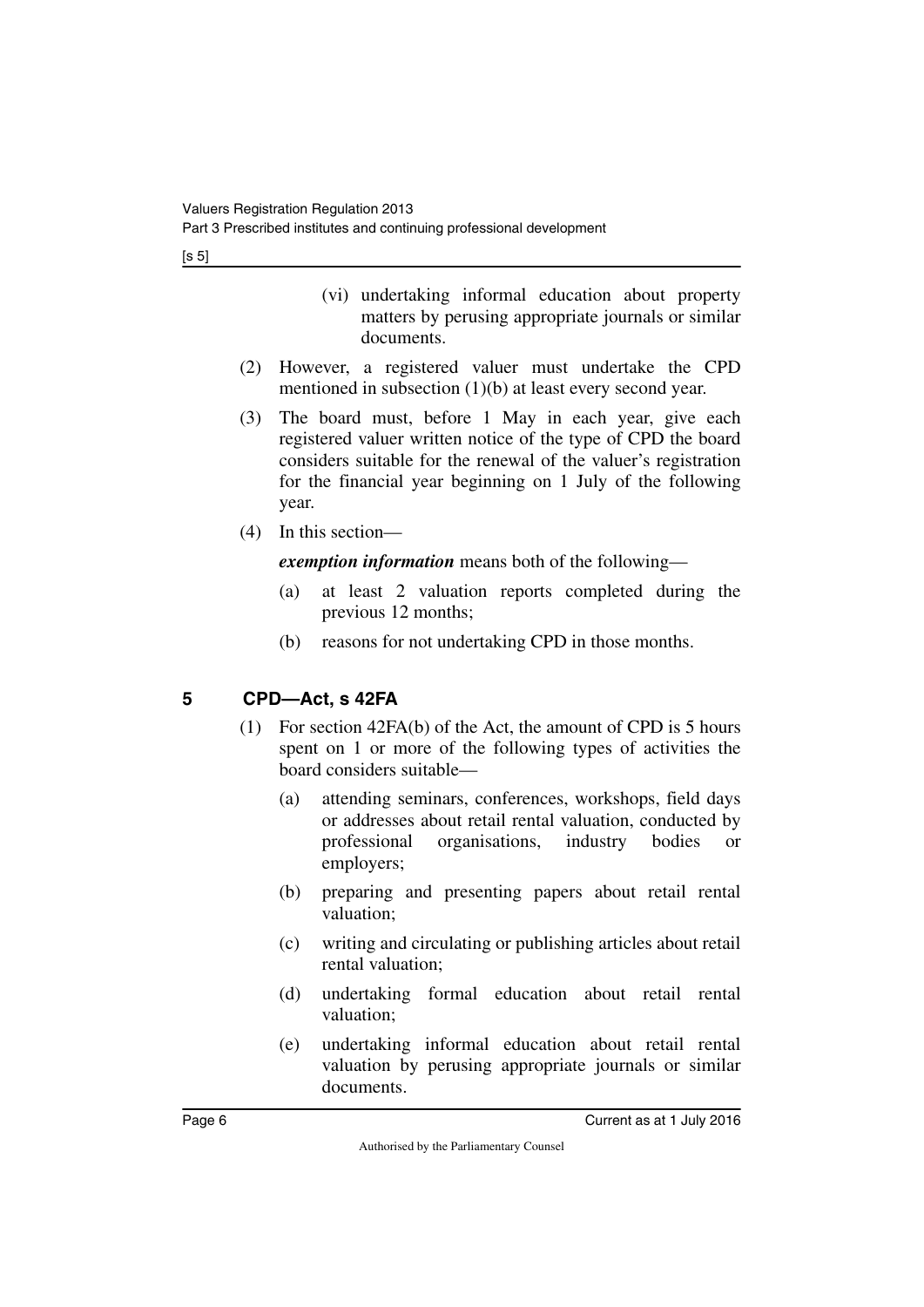(2) The board must, before 1 May in each year, give each registered valuer who is recorded as a specialist retail valuer written notice of the type of CPD the board considers suitable for the renewal of the valuer's recording for the financial year beginning on 1 July of the following year.

# <span id="page-8-0"></span>**Part 4 Fees**

#### <span id="page-8-2"></span>**6 Fees**

<span id="page-8-5"></span><span id="page-8-3"></span><span id="page-8-1"></span>The fees payable under the Act are stated in schedule 2.

# <span id="page-8-4"></span>**Part 5 Repeal**

### <span id="page-8-6"></span>**7 Repeal**

<span id="page-8-7"></span>The Valuers Registration Regulation 2003, No. 194 is repealed.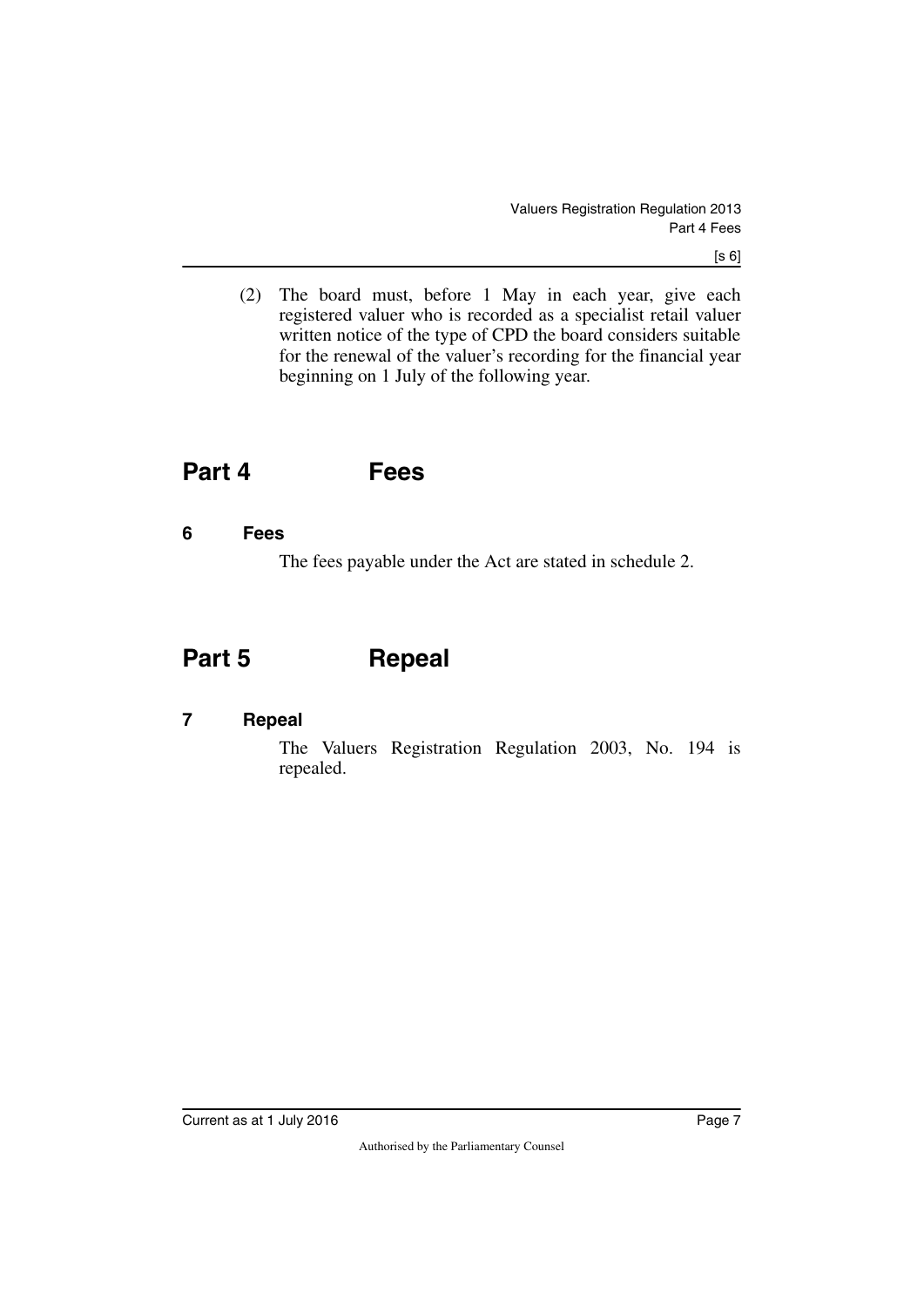# <span id="page-9-1"></span><span id="page-9-0"></span>**Schedule 1 Code of professional conduct**

section 2(1)

# <span id="page-9-2"></span>**Part 1** Duty to client

#### <span id="page-9-4"></span>**1 Act in client's interest**

<span id="page-9-5"></span><span id="page-9-3"></span>A registered valuer, in making a valuation for a client—

- (a) must act in the client's interest; and
- (b) must not do anything that—
	- (i) benefits the valuer or another person without benefiting the client; or
	- (ii) disadvantages the client.

### <span id="page-9-6"></span>**2 Confidentiality**

- <span id="page-9-7"></span>(1) A registered valuer must not—
	- (a) disclose to a person other than the client details of a valuation made for the client; or
	- (b) make use of the information contained in the valuation other than for the client's benefit.
- (2) Subsection  $(1)(a)$  does not apply if—
	- (a) the client gives the valuer written permission to disclose the details; or
	- (b) the valuer is required by law to disclose the details.

### <span id="page-9-8"></span>**3 Disclosure of interest**

<span id="page-9-9"></span>(1) A registered valuer must not make a valuation of land, or improvements to land, for a client if the valuer has a direct or indirect interest in the land or improvements unless—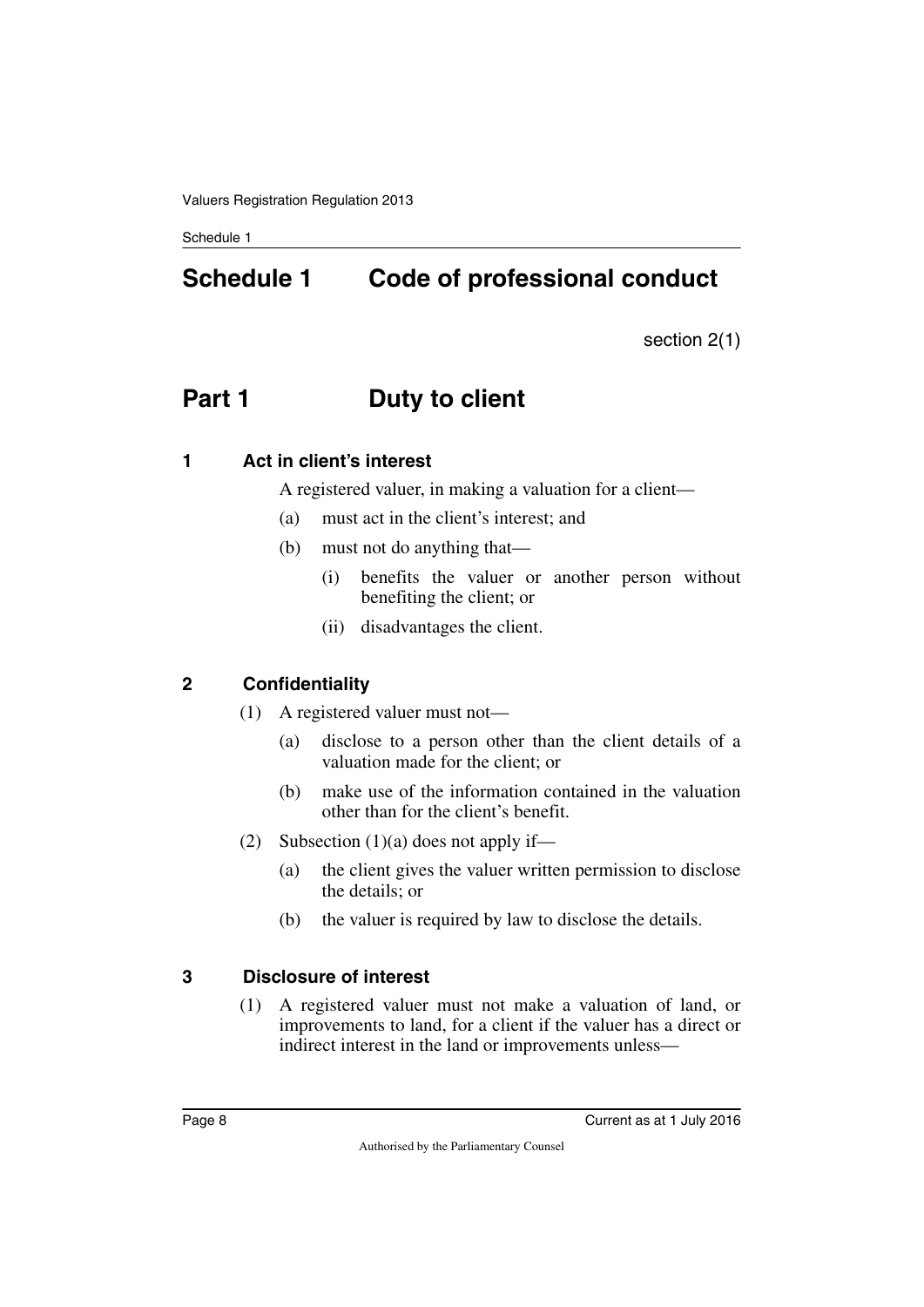- (a) the valuer gives the client details of the valuer's interest; and
- (b) the client, after receiving the details, gives the valuer written approval to make the valuation.
- (2) In this section—

*direct or indirect interest*, in land, includes an interest in improvements to the land.

*improvements* means site improvements or non-site improvements within the meaning of the *Land Valuation Act 2010.*

### <span id="page-10-0"></span>**4 Certificate of registration**

<span id="page-10-3"></span><span id="page-10-1"></span>A registered valuer must display the valuer's certificate of registration at the valuer's place of business at all times the valuer is carrying on the business of a registered valuer.

# <span id="page-10-2"></span>**Part 2 Professional responsibility**

### <span id="page-10-4"></span>**5 No predetermined result of valuation**

<span id="page-10-5"></span>A registered valuer must not make a valuation if the instructions to make the valuation require a predetermined result.

### <span id="page-10-6"></span>**6 Valuation experience**

<span id="page-10-7"></span>A registered valuer must not make a valuation for which the valuer does not have the experience, other than under the supervision of another valuer who has the experience.

#### *Example—*

A registered valuer must not make a valuation of a commercial property unless the valuer is, or makes the valuation under the supervision of, a registered valuer who has experience making valuations of commercial property.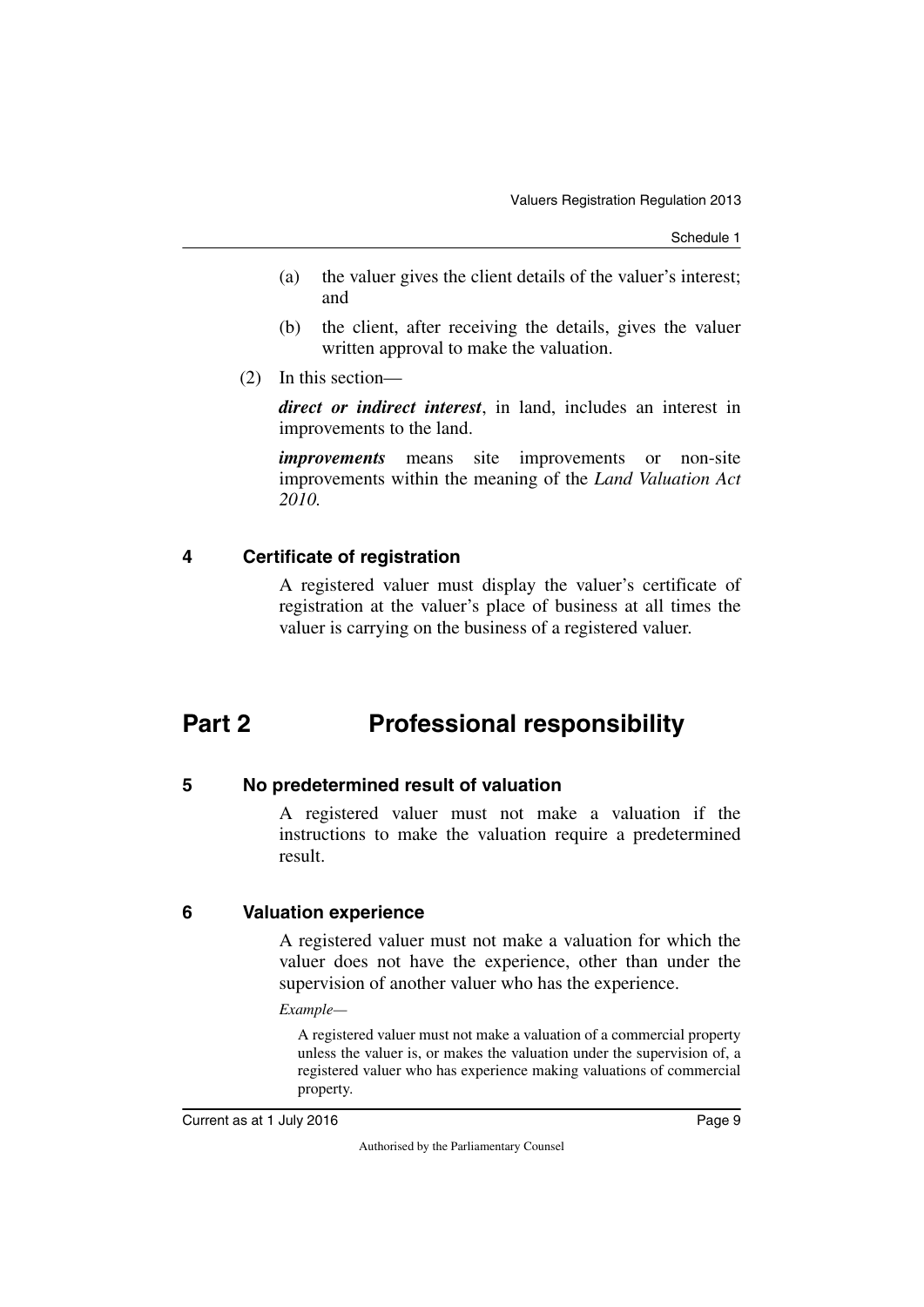#### <span id="page-11-0"></span>**7 Valuation report**

- <span id="page-11-1"></span>(1) A registered valuer who prepares a written report about a valuation must include the following in the report—
	- (a) details of the valuer's qualifications relevant to the valuation;
	- (b) the valuer's number in the register;
	- (c) the date each inspection relevant to the valuation was carried out by the valuer;
	- (d) the date the valuation was made.
- <span id="page-11-3"></span>(2) The registered valuer must sign and date the report.

### <span id="page-11-2"></span>**8 Advertising**

- (1) A registered valuer must ensure that an advertisement about a service provided by the valuer—
	- (a) would not be likely to create false expectations about the result of the service; and
	- (b) is not misleading.
- (2) A registered valuer must not advertise in a way that, directly or indirectly, is likely to injure the professional reputation of another valuer or damage the reputation of the valuation profession.

#### <span id="page-11-4"></span>**9 Statements about another valuer or the profession**

<span id="page-11-5"></span>A registered valuer must not make a statement to another person, about the professional reputation of another valuer or the valuation profession, that is—

- (a) false, malicious or misleading; or
- (b) made without good faith and intended, directly or indirectly, to injure the professional reputation of the other valuer or to damage the reputation of the profession.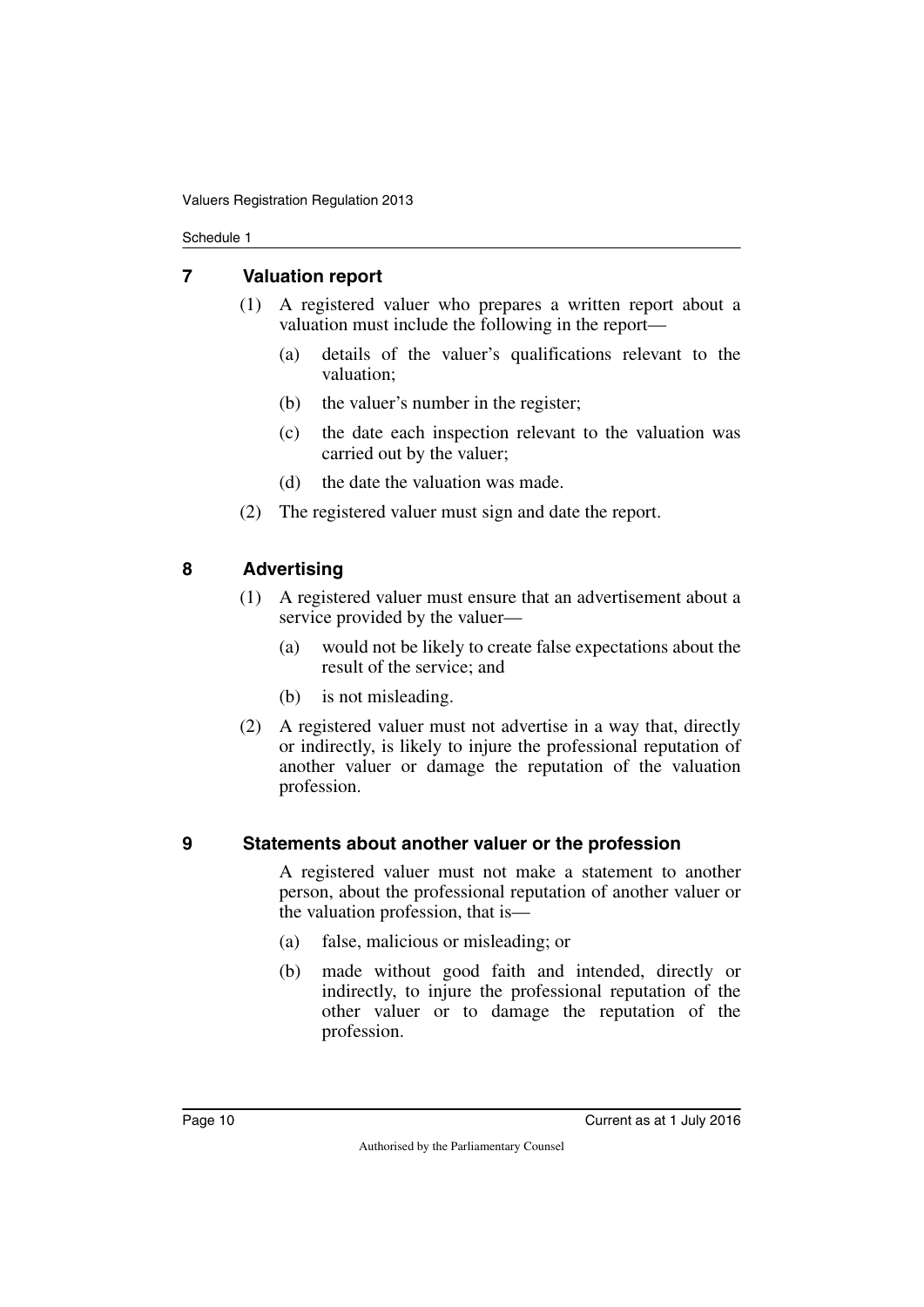# <span id="page-12-0"></span>**Part 3 Professional fees**

### <span id="page-12-2"></span>**10 Professional fees generally**

- <span id="page-12-3"></span><span id="page-12-1"></span>(1) A registered valuer who makes a valuation must not charge, for the valuation, a fee—
	- (a) based on a stated outcome; or
	- (b) that might reasonably be expected to prejudice the valuer's advice as an independent expert.
- (2) A registered valuer must, if asked by a client, give the client information about the way in which a fee charged for a valuation is calculated.

### <span id="page-12-4"></span>**11 No contingency fees**

- <span id="page-12-5"></span>(1) A registered valuer who makes a valuation that may be used to decide the amount of compensation to be paid to a person, must not—
	- (a) make payment of the fee for the valuation contingent on the amount of compensation; or
	- (b) fix a fee for the valuation as a percentage of the amount of compensation.
- (2) A registered valuer who makes a valuation to be used to decide the rates or other charges to be levied on land, must not make payment of the fee for the valuation contingent on the result of a proceeding about the correctness of the valuation.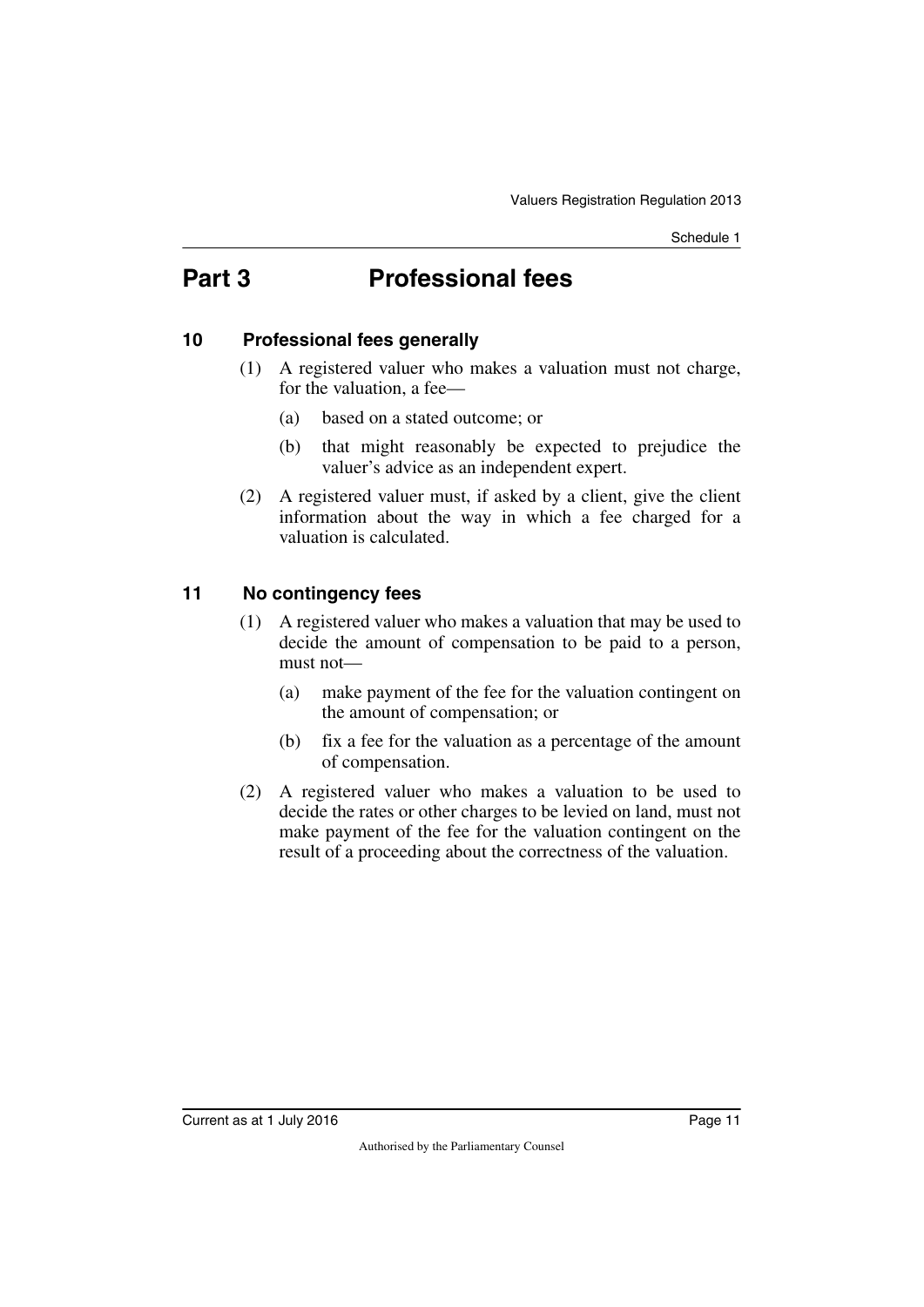# <span id="page-13-1"></span><span id="page-13-0"></span>**Schedule 2 Fees**

section 6

|   |                                                                                                                     | \$     |
|---|---------------------------------------------------------------------------------------------------------------------|--------|
| 1 | Application for registration as a valuer (Act, s $29(1)(c)$ )                                                       | 223.40 |
| 2 | Certificate of registration (Act, $s$ 34(1))                                                                        | 64.15  |
| 3 | Roll fee $(Act, s \ 36(1))$                                                                                         | 223.40 |
| 4 | Late fee $(Act, s \ 36(2))$                                                                                         | 64.15  |
| 5 | Late fee $(Act, s 36B(2))$                                                                                          | 64.15  |
| 6 | Application for restoration of registration as a valuer<br>(Act, s 40(2))                                           | 223.40 |
| 7 | Application to be recorded as a specialist retail valuer<br>(Act, s 42B(2))                                         | 223.40 |
| 8 | Renewal of recording as a specialist retail valuer on the<br>list kept by the board $(Act, s 42FA(a))$              | 223.40 |
| 9 | Application for restoration of valuer's particulars on list<br>of specialist retail valuers $(Act, s \ 42GB(2)(b))$ | 64.15  |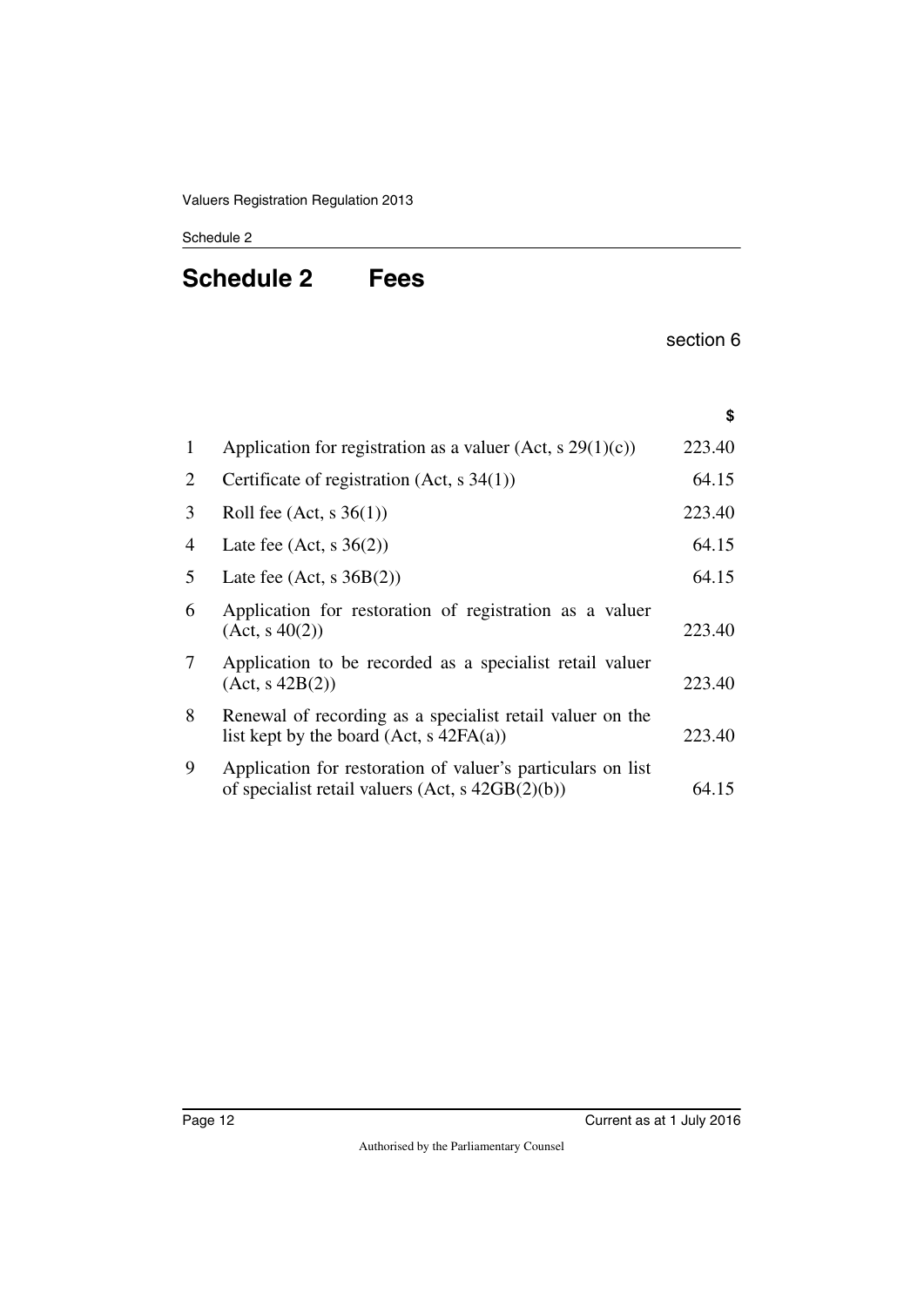### **1 Index to endnotes**

2 Key

- 3 Table of reprints
- 4 List of legislation
- 5 List of annotations

# **2 Key**

**Key to abbreviations in list of legislation and annotations**

| Key | <b>Explanation</b>                                          | Key         | <b>Explanation</b>              |
|-----|-------------------------------------------------------------|-------------|---------------------------------|
|     | $AIA = Acts Interpretation Act (prev) = previously$<br>1954 |             |                                 |
|     | $\text{and} = \text{amended}$                               |             | $proc = production$             |
| t   | $\mathbf{a} \mathbf{m} \mathbf{d}$ = amendment              |             | $\mathbf{prox} = \mathbf{prox}$ |
|     | $ch = chapter$                                              | $pt = part$ |                                 |
|     | $def = definition$                                          |             | $pubd = published$              |
|     | $div = division$                                            |             | $R[X] =$ Reprint No. [X]        |
|     | $exp = expires/expired$                                     |             | $RA$ = Reprints Act 1992        |
|     | $\mathbf{gaz} = \mathbf{gazette}$                           |             | $reloc =$ relocated             |
|     | $hdg =$ heading                                             | m           | renu = renumbered               |
|     | $ins = inserted$                                            |             | $rep = rep\neq$                 |
|     | $\mathbf{lap} = \mathbf{lapsed}$                            |             | $(retro = retrospectively)$     |
| d   | $\text{notf} = \text{notified}$                             |             | $rv = revised version$          |
|     | $num = numbered$                                            |             | $s = section$                   |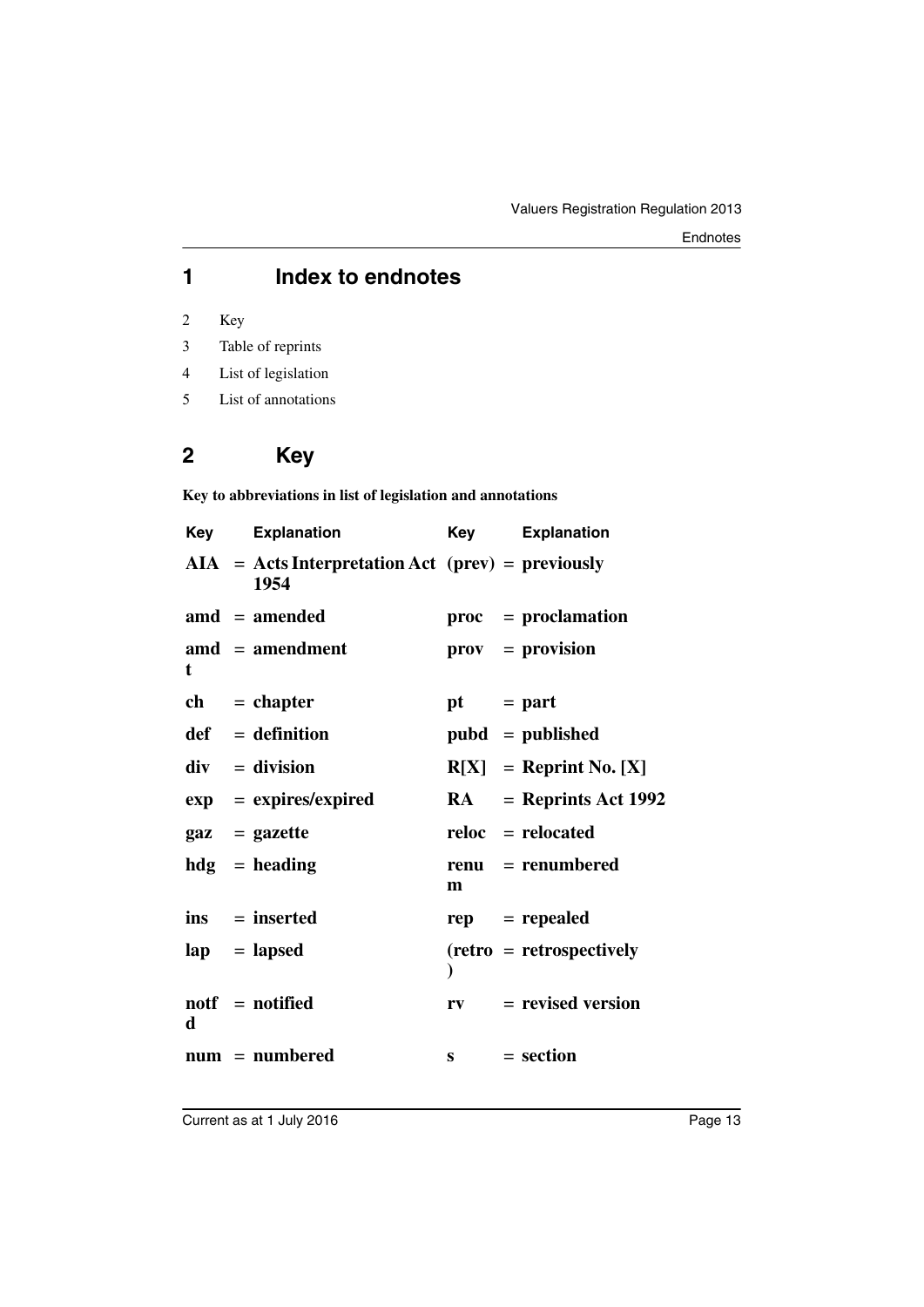Valuers Registration Regulation 2013

#### **Endnotes**

|              | <b>Key</b> Explanation         | Key        | <b>Explanation</b>                                  |
|--------------|--------------------------------|------------|-----------------------------------------------------|
| c            | $\theta$ in = order in council | sch        | $=$ schedule                                        |
|              | $om = omitted$                 |            | $sdiv = subdivision$                                |
|              | $orig = original$              | SIA —      | $=$ Statutory Instruments Act<br>1992               |
| $\mathbf{p}$ | $=$ page                       | <b>SIR</b> | $=$ Statutory Instruments<br><b>Regulation 2012</b> |
|              | $para = paragraph$             | SL         | $=$ subordinate legislation                         |
|              | $prec = preceding$             |            | $sub =$ substituted                                 |
|              | $pres = present$               | m          | $unnu = unnumbered$                                 |

**prev** = **previous**

### **3 Table of reprints**

A new reprint of the legislation is prepared by the Office of the Queensland Parliamentary Counsel each time a change to the legislation takes effect.

The notes column for this reprint gives details of any discretionary editorial powers under the **Reprints Act 1992** used by the Office of the Queensland Parliamentary Counsel in preparing it. Section  $5(c)$  and (d) of the Act are not mentioned as they contain mandatory requirements that all amendments be included and all necessary consequential amendments be incorporated, whether of punctuation, numbering or another kind. Further details of the use of any discretionary editorial power noted in the table can be obtained by contacting the Office of the Queensland Parliamentary Counsel by telephone on 3003 9601 or email legislation.queries@oqpc.qld.gov.au.

From 29 January 2013, all Queensland reprints are dated and authorised by the Parliamentary Counsel. The previous numbering system and distinctions between printed and electronic reprints is not continued with the relevant details for historical reprints included in this table.

| <b>Current as at</b> | <b>Amendments</b><br>included | <b>Notes</b> |
|----------------------|-------------------------------|--------------|
| 23 August 2013       | none                          |              |
| 1 July 2014          | 2014 SL No. 78                |              |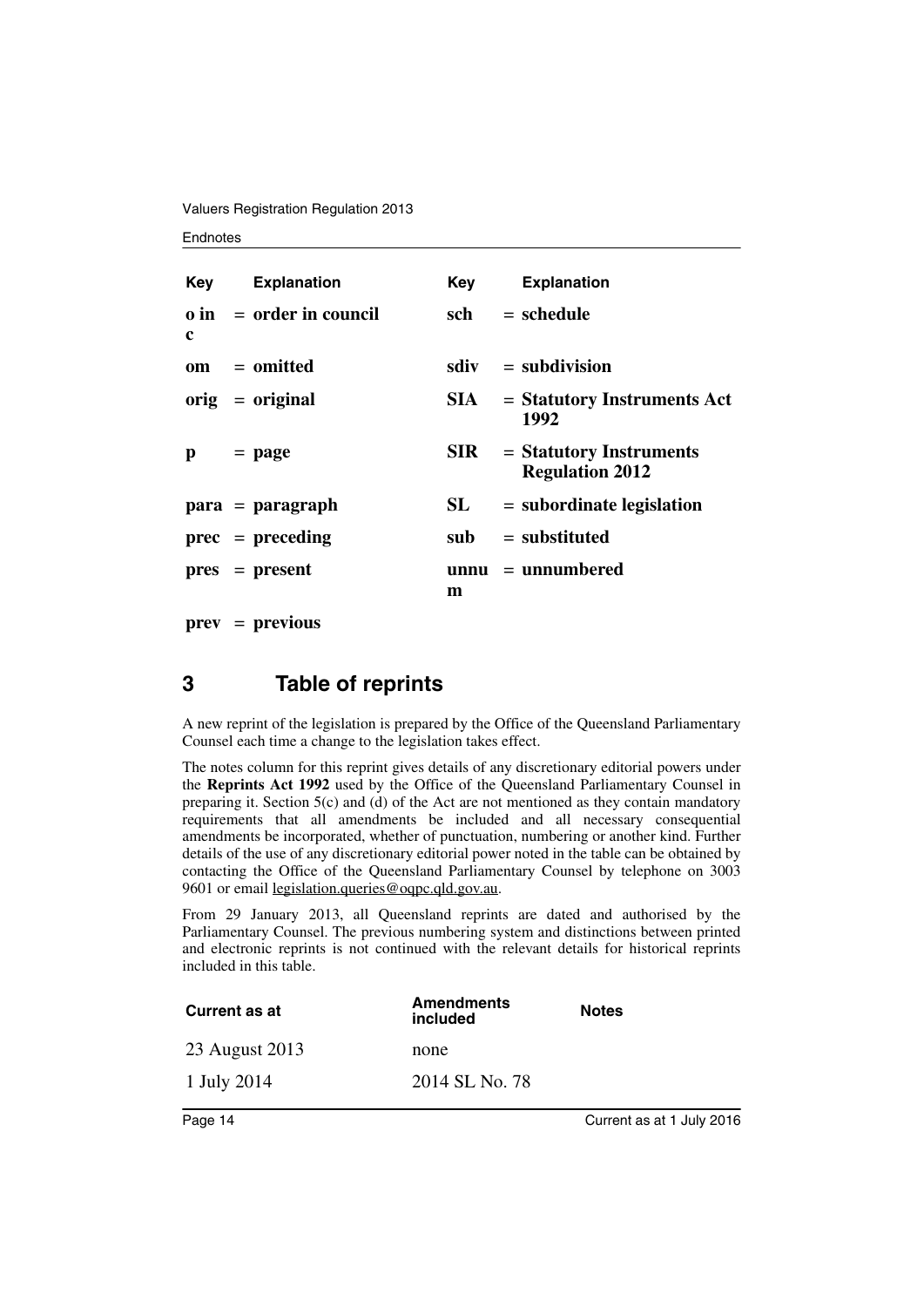#### **Endnotes**

| Current as at | <b>Amendments</b><br>included | <b>Notes</b> |
|---------------|-------------------------------|--------------|
| 1 July 2015   | 2015 SL No. 39                |              |
| 1 July 2016   | 2016 SL No. 59                |              |

### **4 List of legislation**

#### **Regulatory impact statements**

For subordinate legislation that has a regulatory impact statement, specific reference to the statement is included in this list.

#### **Explanatory notes**

All subordinate legislation made on or after 1 January 2011 has an explanatory note.

#### **Valuers Registration Regulation 2013 SL No. 167**

made by the Governor in Council on 22 August 2013 notfd gaz 23 August 2013 pp 1026–7 commenced on date of notification exp 1 September 2023 (see SIA s 54) Note—The expiry date may have changed since this reprint was published. See the latest reprint of the SIR for any change. amending legislation—

#### **Natural Resources and Mines Legislation (Fees) Amendment Regulation (No. 1) 2014 SL No. 78 ss 1, 2(2), pt 20**

notfd <www.legislation.qld.gov.au> 30 May 2014 ss 1–2 commenced on date of notification remaining provisions commenced 1 July 2014 (see s 2(2))

#### **Natural Resources and Mines Legislation (Fees) Amendment Regulation (No. 1) 2015 SL No. 39 ss 1, 2(3), pt 19**

notfd <www.legislation.qld.gov.au> 19 June 2015 ss 1–2 commenced on date of notification remaining provisions commenced 1 July 2015 (see s 2(3))

#### **Natural Resources and Mines Legislation (Fees) Amendment Regulation (No. 1) 2016 SL No. 59 ss 1–2(1), pt 19**

notfd <www.legislation.qld.gov.au> 27 May 2016 ss 1–2 commenced on date of notification pt 19 commenced 1 July 2016 (see s 2(1))

# **5 List of annotations**

#### **SCHEDULE 2—FEES**